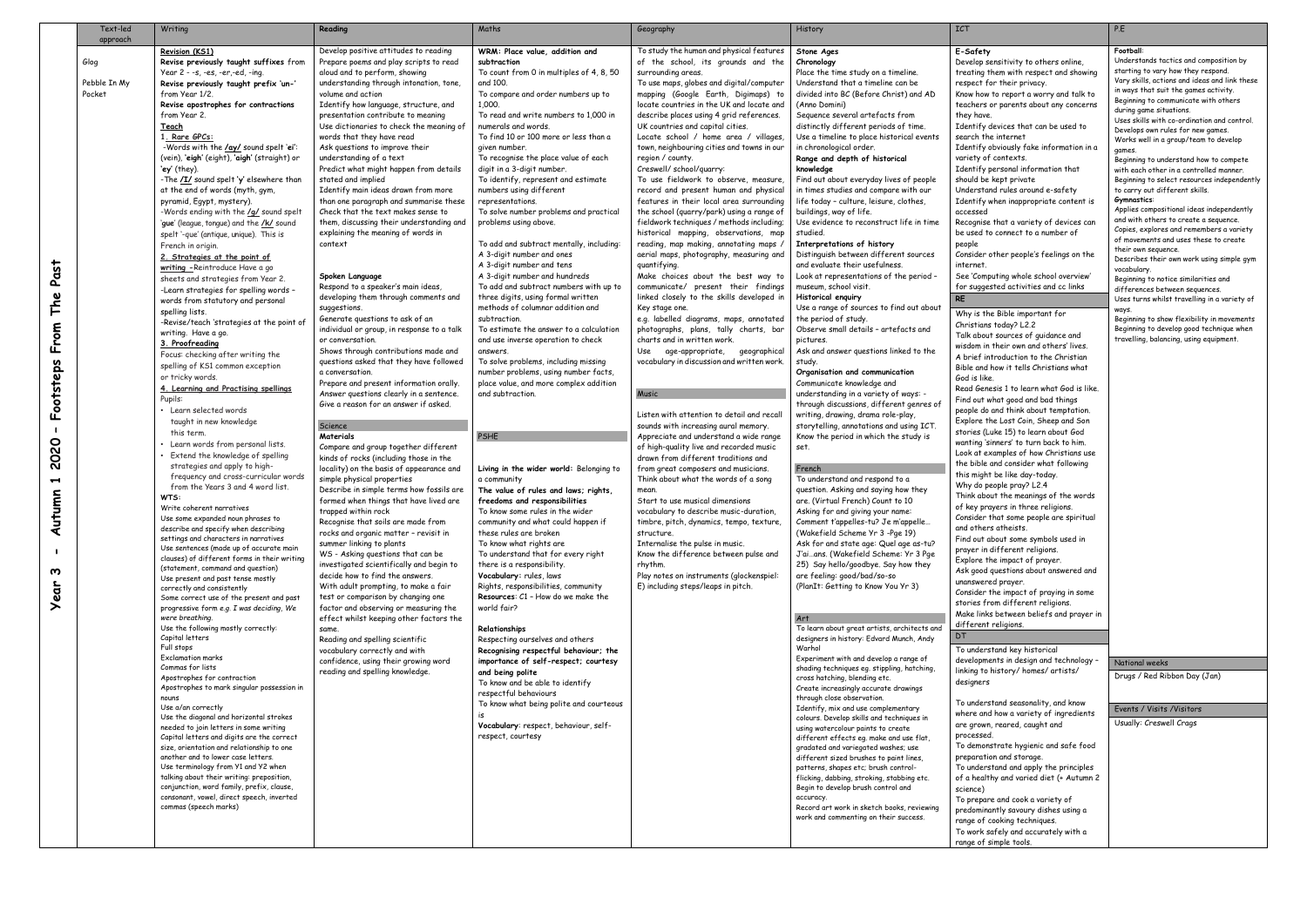|              | Text-led<br>approach | Writing                                                                                | Reading                                                                        | Maths                                                                                     | Geography                                                                             | History                                                                            | <b>ICT</b>                                                                          | P.E                                                                           |
|--------------|----------------------|----------------------------------------------------------------------------------------|--------------------------------------------------------------------------------|-------------------------------------------------------------------------------------------|---------------------------------------------------------------------------------------|------------------------------------------------------------------------------------|-------------------------------------------------------------------------------------|-------------------------------------------------------------------------------|
|              | Boy Giant            | Homophones and near-homophones:                                                        | Develop positive attitudes to reading                                          | WRM: addition and subtraction.                                                            | To use maps, globes and digital/computer                                              | Bronze - Iron Age                                                                  | IT: Word Processing                                                                 | <b>Basketball:</b>                                                            |
|              |                      | break/brake, grate/great, eight/ate,                                                   | Prepare poems and play scripts to read                                         | multiplication and division                                                               | mapping (Google Earth, Digimaps) to                                                   | Chronology                                                                         | Use caps lock to add capital letters.                                               | Understands tactics and composition by                                        |
|              |                      | weight/wait, son/sun, rain/rein/reign.                                                 | aloud and to perform, showing<br>understanding through intonation, tone,       | To add and subtract mentally, including:<br>A 3-digit number and ones                     | locate countries in the UK and locate and<br>describe places using 4 grid references. | Place the time study on a timeline.<br>Understand that a timeline can be           | Use shift to add punctuation.<br>Continue use two hands when typing.                | starting to vary how they respond.<br>Vary skills, actions and ideas and link |
|              |                      | Revise common exception words from                                                     | volume and action                                                              | A 3-digit number and tens                                                                 | To use maps, aerial maps and ordnance                                                 | divided into BC (Before Christ) and AD                                             | Find letter keys automatically.                                                     | these in ways that suit the games                                             |
|              |                      | year 2.                                                                                | Recognise some different forms of                                              | A 3-digit number and hundreds                                                             | survey to identify hills and mountains in                                             | (Anno Domini)                                                                      | Type longer texts to present.                                                       | activity.                                                                     |
|              |                      |                                                                                        | poetry [for example, free verse,                                               | To add and subtract numbers with up to                                                    | the UK.                                                                               | Sequence several artefacts from                                                    | Change text size and font for effect.                                               | Beginning to communicate with others                                          |
|              |                      | Learn words from the Years 3 and 4<br>word list.                                       | narrative poetry]<br>Identify how language, structure, and                     | three digits, using formal written<br>methods of columnar addition and                    | Locate topographical features of hills and<br>mountains in the UK. Making links with  | distinctly different periods of time.<br>Use a timeline to place historical events | Use spell checker and thesaurus tools.<br>Select text and use the Bold and          | during game situations.<br>Uses skills with co-ordination and                 |
|              |                      |                                                                                        | presentation contribute to meaning                                             | subtraction.                                                                              | other mountains in the wider world.                                                   | in chronological order.                                                            | Underline                                                                           | control.                                                                      |
|              |                      | Prefixes:                                                                              | Use dictionaries to check the meaning of                                       | To estimate the answer to a calculation                                                   | Begin to investigate how the hills and                                                | Range and depth of historical                                                      | icons                                                                               | Develops own rules for new games.                                             |
|              |                      | 'dis-' (disappoint, disagree, disobey),                                                | words that they have read                                                      | and use inverse operation to check                                                        | mountains came to be in these locations                                               | knowledge                                                                          | Use the scroll bars to view different                                               | Works well in a group/team to develop                                         |
|              |                      | 'mis-' (misbehave, mislead, misspell), 're-<br>(redo, refresh, reappear). Practise and | Ask questions to improve their<br>understanding of a text                      | answers.<br>To solve problems, including missing                                          | and their impact on the regions.<br>Pupils discuss and answer a range of              | Find out about everyday lives of people<br>in times studies and compare with our   | parts of the document<br>Digital Literacy:                                          | games.<br>Beginning to understand how to compete                              |
|              |                      | apply.                                                                                 | Predict what might happen from details                                         | number problems, using number facts,                                                      | geographical questions about how                                                      | life today - culture, leisure, clothes,                                            | Save work on the school network, on the                                             | with each other in a controlled manner.                                       |
|              |                      | Revision from Year 2:                                                                  | stated and implied                                                             | place value, and more complex addition                                                    | mountains affect human life e.g.                                                      | buildings, way of life.                                                            | Internet and on individual devices                                                  | Beginning to select resources                                                 |
|              |                      | Contractions - can't, didn't, hasn't,                                                  | Identify main ideas drawn from more<br>than one paragraph and summarise these  | and subtraction.                                                                          | settlements.                                                                          | Use evidence to reconstruct life in time<br>studied.                               | Talk about the parts of a computer                                                  | independently to carry out different<br>skills.                               |
|              |                      | couldn't, it's, I'll<br>Use of apostrophes to mark where                               | Check that the text makes sense to                                             | To recall and use multiplication and                                                      | Skara Brae historical settlements in<br>the Orkney Islands. Comparison to our         | Interpretations of history                                                         | screen, keyboard, mouse, hard drive,<br>tower (talk about how most computers        | <b>Indoor Athletics:</b>                                                      |
|              |                      | letters are missing.                                                                   | them, discussing their understanding and                                       | division facts for the 3, 4 and 8x tables.                                                | life and community.                                                                   | Distinguish between different sources                                              | have these, but not in the ICT suite)                                               | Beginning to build a variety of running                                       |
| as           |                      | WTS:                                                                                   | explaining the meaning of words in                                             | To write and calculate mathematical                                                       | To investigate how hill and mountains                                                 | and evaluate their usefulness.                                                     | Navigate the internet                                                               | techniques and use with confidence.                                           |
| ௨            |                      | Use co-ordinating conjunctions<br>Use some subordinating conjunctions,                 | context<br>Discuss words and phrases that capture                              | statements for multiplication and<br>division using the multiplication tables,            | came to be in these locations and the<br>impact they have on these regions and        | Look at representations of the period -<br>museum, school visit.                   | Secure the knowledge of difference<br>between opening and saving documents          | Can perform a running jump with more<br>than one component.                   |
| عْ           |                      | including: if, when, because, although                                                 | the reader's interest and imagination                                          | including for 2-digit numbers, using                                                      | human life. Using this knowledge, pupils                                              | Historical enquiry                                                                 | See 'Computing whole school overview'                                               | Demonstrates accuracy in throwing and                                         |
|              |                      | EX:                                                                                    |                                                                                | mental and progressing to formal                                                          | formulate simple research questions.                                                  | Use a range of sources to find out about                                           | for suggested activities and cc links                                               | catching activities.                                                          |
| rom          |                      | Write effectively and coherently for                                                   | Spoken Language                                                                | written methods.                                                                          | (E.g. History/topic link- Why did the<br>Stone Age, Iron Age and Roman                | the period of study.<br>Observe small details - artefacts and                      | RE                                                                                  | Describes good athletic performance                                           |
|              |                      | different purposes<br>Begin to use paragraphs to group related                         | Respond to a speaker's main ideas,<br>developing them through comments and     | To solve problems, including missing<br>number problems, involving multiplication         | civilisations choose to settle where they                                             | pictures.                                                                          | Why are festivals important to religious                                            | using correct vocabulary.<br>Can use equipment safely and with good           |
|              |                      | material                                                                               | suggestions.                                                                   | and division, including integer scaling                                                   | did?)                                                                                 | Ask and answer questions linked to the                                             | communities? L2.5<br>Think about times in their own lives                           | control.                                                                      |
|              |                      | Use headings and sub-headings to                                                       | Generate questions to ask of an                                                | problems and correspondence problems                                                      |                                                                                       | study.                                                                             | when pupils remember and celebrate                                                  |                                                                               |
|              |                      | organise non-narrative texts<br>Use expanded noun phrases to describe                  | individual or group, in response to a talk<br>or conversation.                 | in which n objects are connected to m<br>objects.                                         |                                                                                       | Organisation and communication<br>Communicate knowledge and                        | significant events/people.                                                          |                                                                               |
| ootsteps     |                      | and specify when describing settings and                                               | Shows through contributions made and                                           |                                                                                           |                                                                                       | understanding in a variety of ways: -                                              | Consider the meaning of the stories<br>behind key religious festivals.              |                                                                               |
|              |                      | characters in narratives                                                               | questions asked that they have followed                                        |                                                                                           |                                                                                       | through discussions, different genres of                                           | Describe how believers express the                                                  |                                                                               |
|              |                      | Select some vocabulary that fits the<br>purpose of their writing                       | a conversation.<br>Prepare and present information orally.                     | <b>PSHE</b><br>Health and Wellbeing                                                       |                                                                                       | writing, drawing, drama role-play,<br>storytelling, annotations and using ICT.     | meaning of religious festivals and                                                  |                                                                               |
| 0            |                      | Use adverbs to express time, place and                                                 | Answer questions clearly in a sentence.                                        | Keeping safe                                                                              |                                                                                       | Know the period in which the study is                                              | compare how they are celebrated.                                                    |                                                                               |
| ຆ<br>0       |                      | cause                                                                                  | Give a reason for an answer if asked.                                          | Risks and hazards; safety in the local                                                    |                                                                                       | set.                                                                               | Study key elements of festival.<br>Explore the benefits of celebration to           |                                                                               |
|              |                      | e.g. then it was all over, soon he will                                                |                                                                                | environment and unfamiliar places<br>To identify typical hazards at home and in           |                                                                                       |                                                                                    | religious communities by asking some                                                |                                                                               |
| ຆ            |                      | disappear (time), he ran away, it shot<br>out, (place), therefore he could not stay    |                                                                                | school and how to manage risk.                                                            |                                                                                       | French                                                                             | local believers.                                                                    |                                                                               |
|              |                      | (cause)                                                                                |                                                                                | To know how to help keep themselves safe<br>in the local environment or unfamiliar places |                                                                                       | Identify the main parts of the body                                                | Consider questions about the role of<br>festivals in the life of Britain today.     |                                                                               |
| <b>Itumn</b> |                      | Use prepositions to express time, place<br>and cause                                   |                                                                                | (road, rail, water and firework safety)                                                   |                                                                                       | (Virtual French + Yr 4 Pge 95)<br>(BOOK:Grand Monstre Vert!)                       | DT                                                                                  |                                                                               |
| द            |                      | e.g. before midnight, after tea (time),                                                |                                                                                | To know why we should follow rules from<br>our parents or others                          |                                                                                       | (PlanIt: Yr 3 All About Me)                                                        | To understand and apply the principles                                              |                                                                               |
|              |                      | under the tree, down the street (place)                                                |                                                                                | Vocabulary: risk, hazard, environment,                                                    |                                                                                       |                                                                                    | of a healthy and varied diet (linking to                                            | National weeks                                                                |
|              |                      | because of the rain (cause)                                                            |                                                                                | unfamiliar<br>Relationships                                                               |                                                                                       |                                                                                    | science)<br>To learn about local crafts and                                         | Drugs / Red Ribbon Day (Jan)                                                  |
| ო            |                      | Mostly correct use of: capital letters,<br>full stops, question marks, exclamation     |                                                                                | Safe relationships                                                                        | Music                                                                                 | Art<br>To learn about great artists, architects                                    | industries.                                                                         |                                                                               |
|              |                      | marks, commas for lists, apostrophes                                                   |                                                                                | Personal boundaries; safely responding to                                                 | Maintain a simple part within an                                                      | and designers in history: Claude Monet.                                            | To understand key events and turning                                                |                                                                               |
| ear          |                      | for contraction, apostrophes for singular                                              |                                                                                | others; the impact of hurtful behaviour<br>To know what is appropriate to share with      | ensemble                                                                              | Linked to D&T: Experiment with and                                                 | points in design and technology, such as<br>the Industrial Revolution, and how they | Events / Visits / Visitors                                                    |
|              |                      | possession in nouns, a/an<br>Use diagonal and horizontal strokes                       |                                                                                | friends, classmates, family and wider social                                              | Play notes on instruments (glockenspiel)                                              | develop a range of shading techniques                                              | have shaped the world we live in.                                                   |                                                                               |
|              |                      | needed to join letters in most of their                                                | Science                                                                        | groups including online<br>To know about personal boundaries                              | including steps/leaps in pitch.<br>Improvise (including call and response)            | eg. stippling, hatching, cross hatching,                                           | Weaving                                                                             |                                                                               |
|              |                      | writing                                                                                | Humans and Animals<br>Identify that animals, including humans                  | To know basic strategies to help keep                                                     | within a group using 1 or 2 notes.                                                    | blending etc. (sketching evergreen<br>foliage)                                     | To identify a purpose and criteria for a<br>successful product.                     |                                                                               |
|              |                      | Use terminology from Y1 and Y2 when<br>talking about their writing: preposition,       | need the right types and amount of                                             | themselves safe online (passwords, using                                                  | Perform own part with increased control                                               | Create increasingly accurate drawings                                              | To plan the order of their work before                                              |                                                                               |
|              |                      | conjunction, word family, prefix, clause,                                              | nutrition, and that they cannot make                                           | trusted sites and adult supervision)<br>To know that bullying and hurtful behaviour       | when playing both tuned (glockenspielsE<br>and D) and untuned instruments.            | through close observation.                                                         | starting.                                                                           |                                                                               |
|              |                      | consonant, vowel, direct speech,                                                       | their own food; they get nutrition from                                        | is unacceptable in any situation and about                                                | Demonstrate a good singing posture.                                                   | Develop skills and techniques in using<br>watercolour paints to create different   | To make drawings with labels when                                                   |                                                                               |
|              |                      | inverted commas (speech marks)                                                         | what they eat<br>Identify that humans and some animals                         | the effects and consequences of bullying<br>for the people involved                       | Sing songs from memory                                                                | effects eg. make and use flat, gradated                                            | designing.<br>To measure, mark out, cut, score and                                  |                                                                               |
|              |                      |                                                                                        | have skeletons and muscles for support,                                        | To know about bullying online, and the                                                    | Sing with awareness of being 'in tune'.<br>Have an awareness of the pulse             | and variegated washes.                                                             | assemble components with more                                                       |                                                                               |
|              |                      |                                                                                        | protection and movement.                                                       | similarities and differences to face-to-face                                              | internally when singing.                                                              | Record art work in sketch books,<br>reviewing work and commenting on their         | accuracy.                                                                           |                                                                               |
|              |                      |                                                                                        | WS - Use a wide range of methods,<br>including diagrams, drawings, tables, bar | bullying<br>To know what to do and whom to tell if they                                   | Show control in voice and pronounce the                                               | success.                                                                           | To select tools, materials and techniques<br>for making their products.             |                                                                               |
|              |                      |                                                                                        | charts and ICT to communicate data.                                            | see or experience bullying or hurtful                                                     | words in a song clearly (diction)                                                     |                                                                                    | To evaluate their product against                                                   |                                                                               |
|              |                      |                                                                                        | Reading and spelling scientific                                                | behaviour<br>Vocabulary: personal, boundary, impact,                                      | Play and Perform: Stone Ages                                                          |                                                                                    | original design criteria, evaluating how                                            |                                                                               |
|              |                      |                                                                                        | vocabulary correctly and with<br>confidence, using their growing word          | hurtful, effects, consequences, similarity,                                               |                                                                                       |                                                                                    | well it meets its intended purpose,<br>identifying strengths and possible           |                                                                               |
|              |                      |                                                                                        | reading and spelling knowledge.                                                | difference, acceptable, unacceptable                                                      |                                                                                       |                                                                                    | changes they might make.                                                            |                                                                               |
|              |                      |                                                                                        |                                                                                | NSPCC Share Aware, Os2 - Sharing online                                                   |                                                                                       |                                                                                    | To measure, tape or pin, cut and join                                               |                                                                               |
|              |                      |                                                                                        |                                                                                |                                                                                           |                                                                                       |                                                                                    | fabric with some accuracy. To develop<br>and use straightforward practical,         |                                                                               |
|              |                      |                                                                                        |                                                                                |                                                                                           |                                                                                       |                                                                                    | maintenance and repair skills.                                                      |                                                                               |
|              |                      |                                                                                        |                                                                                |                                                                                           |                                                                                       |                                                                                    |                                                                                     |                                                                               |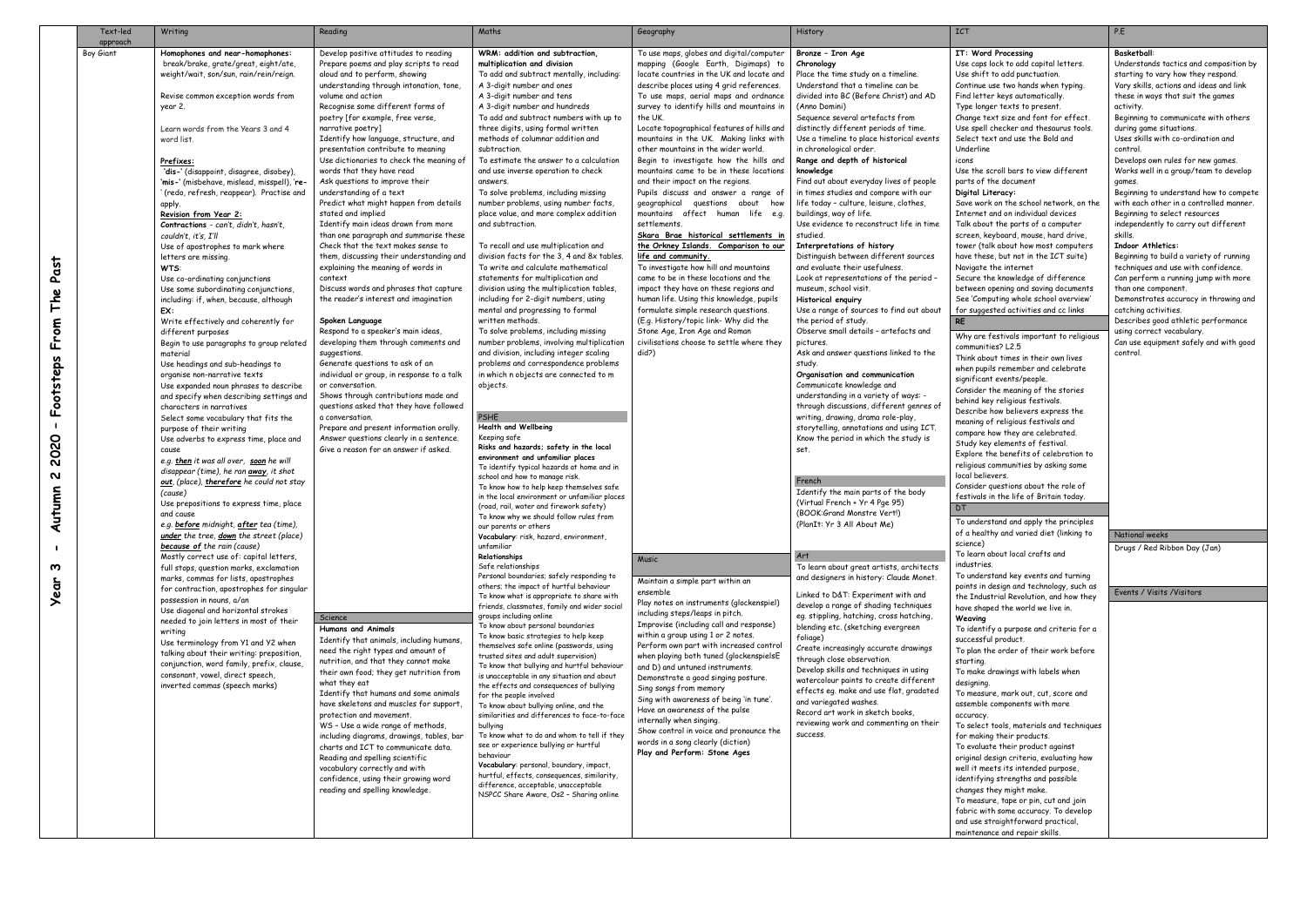|                       | Text-led approach                             | Writing                                                                       | Reading                                                                 | Maths                                                                             | Geography                                                               | History                                                                   | <b>ICT</b>                                                         | P.E                                                                |
|-----------------------|-----------------------------------------------|-------------------------------------------------------------------------------|-------------------------------------------------------------------------|-----------------------------------------------------------------------------------|-------------------------------------------------------------------------|---------------------------------------------------------------------------|--------------------------------------------------------------------|--------------------------------------------------------------------|
|                       |                                               | Revision (KS1) Revise/teach                                                   | Develop positive attitudes to                                           | WRM: Multiplication and division,                                                 | Roman Empire and its impact on                                          | Roman Britain                                                             | IT: Graphics                                                       | Tag Rugby:                                                         |
|                       | Escape From Pompeii                           | previously taught suffixes from Y2<br>- '-ness' and '-ful' following a        | reading<br>Increase their familiarity with a                            | measurement: money, statistics<br>To recall and use multiplication and            | Britain.<br>To use maps to locate the Equator,                          | Chronology<br>Place the time study on a timeline.                         | Use ICT to generate ideas for their                                | Understands tactics and<br>composition by starting to vary how     |
|                       | (Start: The Lion, The Witch and The Wardrobe) | consonant.                                                                    | wide range of books, including fairy                                    | division facts for the 3, 4 and 8x                                                | Tropic of Cancer and Tropic of                                          | Understand that a timeline can be                                         | Save, open and print work                                          | they respond.                                                      |
|                       |                                               | Teach 1. Rare GPCs:                                                           | stories, myths and legends, and                                         | tables.                                                                           | Capricorn. To investigate the                                           | divided into BC (Before Christ) and                                       | Be able to use a wider range of                                    | Vary skills, actions and ideas and                                 |
|                       | https://youtu.be/lc8387H7oYc                  | - The /sh/ sound spelt 'ch' (chef,                                            | retelling some of these orally                                          | To write and calculate mathematical                                               | climate along these locations and                                       | AD (Anno Domini)                                                          | tools within an art package as                                     | link these in ways that suit the                                   |
|                       |                                               | chalet, machine, brochure). Mostly<br>French in origin.                       | Participate in discussion about both<br>books that are read to them and | statements for multiplication and<br>division using the multiplication            | some of the countries along them.<br>Begin to identify cause and effect | Sequence several artefacts from<br>distinctly different periods of time.  | necessary<br>Do simple manipulation of images                      | games activity.<br>Beginning to communicate with                   |
|                       |                                               | - The /k/ sound spelt 'ch' (scheme)                                           | those they can read for themselves.                                     | tables, including for 2-digit                                                     | and give reasons for some of their                                      | Use a timeline to place historical                                        | using an art package or other                                      | others during game situations.                                     |
|                       |                                               | chorus, chemist, echo, character).                                            | taking turns and listening to what                                      | numbers, using mental and                                                         | observations.                                                           | events in chronological order.                                            | software e.g. the digital camera's                                 | Uses skills with co-ordination and                                 |
|                       |                                               | Greek in origin.                                                              | others say.<br>Identify how language, structure,                        | progressing to formal written<br>methods.                                         | To investigate how hill and<br>mountains came to be in these            | Range and depth of historical<br>knowledge                                | software<br>Use a digital camera or digital video                  | control.<br>Develops own rules for new games.                      |
|                       |                                               | - Words with the /sh/ sound spelt<br>'s' and 'ss' (ion/ure).                  | and presentation contribute to                                          | To solve problems, including missing                                              | locations and the impact they have                                      | Use evidence to reconstruct life in                                       | camera to take appropriate pictures                                | Works well in a group/team to                                      |
|                       |                                               | RULE: - sion if the root word                                                 | meaning                                                                 | number problems, involving                                                        | on these regions and human life.                                        | time studied.                                                             | or video for a specific purpose                                    | develop games.                                                     |
|                       |                                               | ends in 'd' or 'se'. E.g. expansion,                                          | Ask questions to improve their<br>understanding of a text               | multiplication and division, including<br>integer scaling problems and            | Using this knowledge, pupils<br>formulate simple research               | Identify reasons for and results of<br>people's actions.                  | Digital Literacy:<br>Save work on the school network, on           | Beginning to understand how to<br>compete with each other in a     |
|                       |                                               | extension, comprehension, tension.                                            | Predict what might happen from                                          | correspondence problems in which n                                                | questions. (E.g. History/topic link-                                    | Understand why someone may have                                           | the Internet and on individual                                     | controlled manner.                                                 |
|                       |                                               | RULE: - ssion if the root word<br>ends in 'ss' or '-mit'. E.g.                | details stated and implied                                              | objects are connected to m objects.                                               | Why did the Roman civilisations                                         | wanted to do something - Study                                            | devices                                                            | Dance:                                                             |
|                       |                                               | expression, discussion, confession                                            | Identify main ideas drawn from                                          |                                                                                   | choose to invade/ settle where they                                     | change through the lives of a                                             | Talk about the parts of a computer                                 | Beginning to improvise                                             |
|                       |                                               | permission, admission.                                                        | more than one paragraph and<br>summarise these                          | To add and subtract amounts of<br>money to give change, using both £              | did?)<br>Locate topographical features of                               | significant individual.<br>Interpretations of history                     | screen, keyboard, mouse, hard<br>drive, tower (talk about how most | independently to create a simple<br>dance.                         |
|                       |                                               | -Endings which sound like /zhen/ are                                          | Check that the text makes sense to                                      | and p in a practical context.                                                     | hills and mountains in the UK. -                                        | Identify and give reasons for                                             | computers have these, but not in                                   |                                                                    |
|                       |                                               | spelt as -sion (division, invasion,                                           | them, discussing their                                                  |                                                                                   | Scafell Pike, Mount Snowdon, Ben                                        | different ways in which the past is                                       | the ICT suite)                                                     | Beginning to improvise with a<br>partner to create a simple dance. |
| Pompeii               |                                               | confusion, decision, collision,<br>television).                               | understanding and explaining the<br>meaning of words in context         | To interpret and present data using<br>bar charts, pictograms and tables.         | Nevis and Slieve Donard.<br>Making links with other <b>mountains</b> ,  | represented.<br>Distinguish between different                             | Navigate the internet<br>Secure the knowledge of difference        |                                                                    |
|                       |                                               | -Endings which sound like /zher/                                              | Discuss words and phrases that                                          | To solve one-step and two-step                                                    | volcanoes / earthquakes in the wider                                    | sources and evaluate their                                                | between opening and saving                                         | Translates ideas from stimuli into<br>movement with support.       |
|                       |                                               | but are spelt '-sure' (measure,                                               | capture the reader's interest and                                       | questions using information                                                       | world.                                                                  | usefulness.                                                               | documents                                                          |                                                                    |
|                       |                                               | treasure, pleasure, enclosure)                                                | imagination                                                             | presented in scaled bar charts,<br>pictograms and tables.                         |                                                                         | Historical enquiry<br>Select and record information                       | + E-Safety week<br>See 'Computing whole school                     | Beginning to compare and adapt<br>movements and motifs to create a |
| From                  |                                               | 2. Strategies at the point of<br>writing                                      | Spoken Language                                                         |                                                                                   |                                                                         | relevant to the study.                                                    | overview' for suggested activities                                 | larger sequence.                                                   |
|                       |                                               | -Practise / revise - Have a go                                                | Respond to a speaker's main ideas,                                      |                                                                                   |                                                                         | Begin to use the library, ICT                                             | and cc links                                                       | Uses simple dance vocabulary to                                    |
|                       |                                               | sheets / previous strategies                                                  | developing them through comments                                        | PHSE                                                                              |                                                                         | programs and internet for research.<br>Ask and answer questions linked to | <b>RE</b>                                                          | compare and improve work.                                          |
| Escape                |                                               | Write effectively and coherently<br>for different purposes                    | and suggestions.<br>Generate questions to ask of an                     | Living in the wider world Media                                                   |                                                                         | the study.                                                                |                                                                    |                                                                    |
|                       |                                               | Begin to use paragraphs to group                                              | individual or group, in response to a                                   | literacy and Digital resilience                                                   |                                                                         | Organisation and communication                                            | What does it mean to be a Christian<br>in Britain today? L2.7      |                                                                    |
|                       |                                               | related material                                                              | talk or conversation.<br>Shows through contributions made               | How the internet is used; assessing                                               |                                                                         | Communicate knowledge and<br>understanding in a variety of ways: -        | Find out how Christians show their                                 |                                                                    |
| $\overline{c}$        |                                               | Use headings and sub-headings to<br>organise non-narrative texts              | and questions asked that they have                                      | information online To know how the<br>internet can be used positively for         |                                                                         | through discussions, different                                            | faith within their families, church                                |                                                                    |
| 8                     |                                               | Use expanded noun phrases to                                                  | followed a conversation.                                                | leisure, for school and for work                                                  |                                                                         | genres of writing, drawing, drama                                         | communities and in helping their<br>local communities.             |                                                                    |
|                       |                                               | describe settings and characters in                                           | Prepare and present information                                         | To recognise that images and<br>information online can be altered or              |                                                                         | role-play, storytelling, annotations<br>and using ICT.                    | Find out some ways in which                                        |                                                                    |
| $\blacktriangleright$ |                                               | narratives<br>Select vocabulary that fits the                                 | orally.<br>Answer questions clearly in a                                | adapted and the reasons for why this                                              |                                                                         | Know the period in which the study                                        | Christians make a difference in the                                |                                                                    |
| Spring                |                                               | purpose of their writing                                                      | sentence. Give a reason for an                                          | happens                                                                           |                                                                         | is set.                                                                   | worldwide community.<br>Who are some famous Christians?            |                                                                    |
|                       |                                               | Use adverbs to express time, place                                            | answer if asked.<br>Use increasing vocabulary, including                | To know strategies to recognise<br>whether something they see online is           |                                                                         |                                                                           |                                                                    |                                                                    |
|                       |                                               | and cause e.g. then it was all over,<br>soon he will disappear (time), he ran | words which are seen/heard in their                                     | true or accurate                                                                  |                                                                         |                                                                           | Primary Engineers Design                                           |                                                                    |
|                       |                                               | away, it shot out, (place), therefore                                         | reading experience and which are                                        | To evaluate whether a game is suitable<br>to play or a website is appropriate for |                                                                         |                                                                           | Competition:                                                       | National weeks                                                     |
|                       |                                               | he could not stay (cause)                                                     | cross-curricular.                                                       | their age-group                                                                   |                                                                         |                                                                           | To generate, develop, model and<br>communicate their ideas through | Drugs / Red Ribbon Day (Jan)                                       |
| ო                     |                                               | Use prepositions to express time,                                             | Develop ideas and expand on them,<br>building on what others say.       | To make safe, reliable choices from                                               | Music                                                                   |                                                                           | discussion and annotated sketches.                                 |                                                                    |
| ear                   |                                               | place and cause e.g. before<br>midnight, after tea (time), under              |                                                                         | search results how to report something<br>seen or experienced online that         | Maintain a simple part within an                                        |                                                                           |                                                                    |                                                                    |
| ≻                     |                                               | the tree, down the street (place)                                             |                                                                         | concerns them                                                                     | ensemble                                                                |                                                                           | Skills teaching prior to next half<br>term's design and make:      | Events / Visits / Visitors                                         |
|                       |                                               | because of the rain (cause)                                                   |                                                                         | Vocabulary: positive, leisure, adapted<br>accurate, appropriate                   | Play notes on instruments                                               |                                                                           | To disassemble and evaluate                                        |                                                                    |
|                       |                                               | Use subordinating conjunctions to<br>express time and cause, including: if,   | Science                                                                 | Os5 - Digital media                                                               | (glockenspiel: E, D, C) including<br>steps/leaps in pitch.              |                                                                           | familiar products.                                                 |                                                                    |
|                       |                                               | when, because, although e.g                                                   | Pre-teach in preparation for Spring<br>2 science:                       | Google and Parent Zone Be Internet<br>Legends                                     | Improvise (including call and                                           | French                                                                    | To understand and use mechanical<br>systems in their products. For |                                                                    |
|                       |                                               | although it was raining, because it                                           | WS - With adult prompting, to make                                      | Living in the wider world Money and                                               | response) within a group using 1 or 2                                   | To begin to understand and recall                                         | example, gears, pulleys and levers.                                |                                                                    |
|                       |                                               | fell on the floor (cause), while we<br>were asleep, after the tests ended     | a fair test or comparison by                                            | Work                                                                              | notes.<br>Perform own part with increased                               | some members of the family inc pets                                       |                                                                    |                                                                    |
|                       |                                               | (time)                                                                        | changing one factor and observing<br>or measuring the effect whilst     |                                                                                   | control when playing both tuned                                         | J'ai - J'ai un frere                                                      | Preparation for Summer term<br>science: To cultivate plants for    |                                                                    |
|                       |                                               | Mostly correct use of: capital                                                | keeping other factors the same -                                        |                                                                                   | (glockenspiels) and untuned                                             | Je n'ai pas- Je n'ai pas une soeur<br>(PlanIt: Family & Friends Yr 3)     | practical purposes, such as for food                               |                                                                    |
|                       |                                               | letters, full stops, question marks,<br>exclamation marks, commas for         | linking to length (light and shadows                                    |                                                                                   | instruments.<br>Demonstrate a good singing posture.                     | (Virtual French)                                                          | or decorative displays.                                            |                                                                    |
|                       |                                               | lists, apostrophes for contraction,                                           | next half term)                                                         |                                                                                   | Sing songs from memory                                                  | Art                                                                       |                                                                    |                                                                    |
|                       |                                               | apostrophes for singular possession                                           | Reading and spelling scientific<br>vocabulary correctly and with        |                                                                                   | Sing with awareness of being 'in                                        | To learn about great artists,<br>architects and designers in history.     |                                                                    |                                                                    |
|                       |                                               | in nouns, a/an<br>Use diagonal and horizontal strokes                         | confidence, using their growing                                         |                                                                                   | tune'.<br>Have an awareness of the pulse                                | Experiment with and develop a range                                       |                                                                    |                                                                    |
|                       |                                               | needed to join letters in most of                                             | word reading and spelling knowledge.                                    |                                                                                   | internally when singing.                                                | of shading techniques eq. stippling,                                      |                                                                    |                                                                    |
|                       |                                               | their writing                                                                 |                                                                         |                                                                                   | Show control in voice and pronounce                                     | hatching, cross hatching, blending                                        |                                                                    |                                                                    |
|                       |                                               | Use terminology from Y1 and Y2                                                |                                                                         |                                                                                   | the words in a song clearly (diction)                                   | Link to history artefacts/ class                                          |                                                                    |                                                                    |
|                       |                                               | when talking about their writing:<br>preposition, conjunction, word           |                                                                         |                                                                                   | <b>Production: Romans</b>                                               | novel/ Stancee Wedd?                                                      |                                                                    |                                                                    |
|                       |                                               | family, prefix, clause, consonant,                                            |                                                                         |                                                                                   |                                                                         | Record art work in sketch books,                                          |                                                                    |                                                                    |
|                       |                                               | vowel, direct speech, inverted                                                |                                                                         |                                                                                   |                                                                         | reviewing work and commenting on<br>their success.                        |                                                                    |                                                                    |
|                       |                                               | commas (speech marks),<br>subordination conjunctions/ clauses                 |                                                                         |                                                                                   |                                                                         |                                                                           |                                                                    |                                                                    |
|                       |                                               |                                                                               |                                                                         |                                                                                   |                                                                         |                                                                           |                                                                    |                                                                    |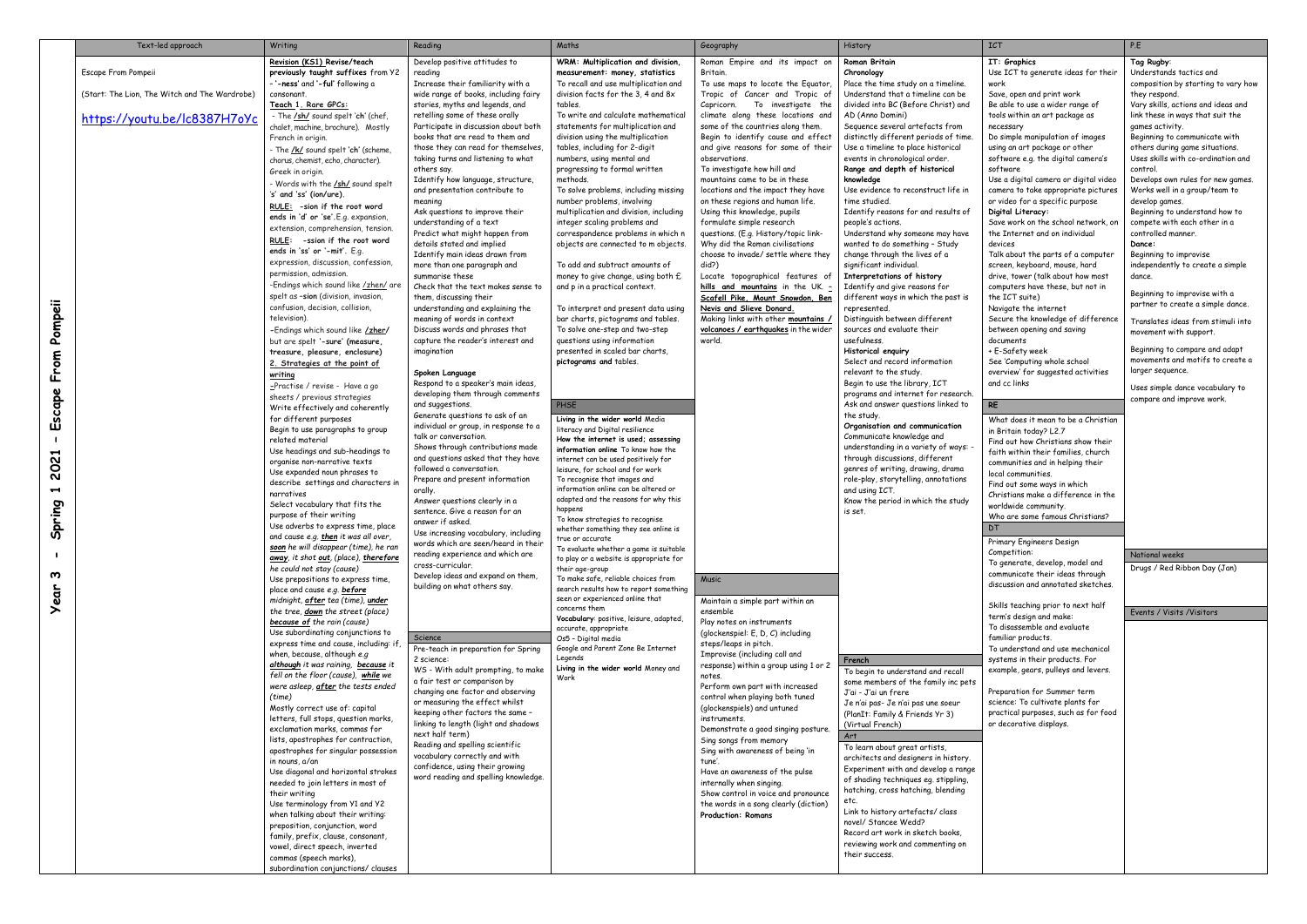| Text-led                                               | Writing                                                                                                                                                                                                                                                                                                                                                                                                                                                                                                                                                                                                                                                                                                                                                                                                                                                                                                                                                                                                                                                                                                                                                                                                                                                                                                                                                                                                                                                                                                                                                                                                                                                                                                                                                                                                                                                                                                                                                                                                                                                                                                                                                                                                                                                                                                                                                                                                                                                                                                                                                                                                                                                               | Reading                                                                                                                                                                                                                                                                                                                                                                                                                                                                                                                                                                                                                                                                                                                                                                                                                                                                                                                                                                                                                                                                                                                                                                                                                                                                                                                                                                                                                                                                                                                                                                                                                                                                                                                                                                                             | Maths                                                                                                                                                                                                                                                                                                                                                                                                                                                                                                                                                                                                                                                                                                                                                                                                                                                                                                                                                                                                                                                                                                                                                                                                                                                                                                                                                                                                                                                                                                                                                                                                                                                                                                                                                                                                     | Geography                                                                                                                                                                                                                                                                                                                                                                                                                                                                                                                                                                                                                                                                                                                                                                                                                                                                                                                                                                                                                                                                                                                                                                                                                                                                                                                                                                                                                                                                                                                                                                                                                                                                                                                                                      | History                                                                                                                                                                                                                                                                                                                                                                                                                                                                                                                                                                                                                                                                                                                                                                                                                                                                                                                                                                                                                                                                                                                                                                                                                                                                                                                                                                                                                                                                                                                                                                                      | <b>ICT</b>                                                                                                                                                                                                                                                                                                                                                                                                                                                                                                                                                                                                                                                                                                                                                                                                                                                                                                                                                                                                                                                                                                                                                                                                                                                                                                                                                                                                                                                                                                                                                                                                                                                                                                                                                                                                                                                                                                                                                                             | P.E                                                                                                                                                                                                                                                                                                                                                                                                                                                                                                                                                                                  |
|--------------------------------------------------------|-----------------------------------------------------------------------------------------------------------------------------------------------------------------------------------------------------------------------------------------------------------------------------------------------------------------------------------------------------------------------------------------------------------------------------------------------------------------------------------------------------------------------------------------------------------------------------------------------------------------------------------------------------------------------------------------------------------------------------------------------------------------------------------------------------------------------------------------------------------------------------------------------------------------------------------------------------------------------------------------------------------------------------------------------------------------------------------------------------------------------------------------------------------------------------------------------------------------------------------------------------------------------------------------------------------------------------------------------------------------------------------------------------------------------------------------------------------------------------------------------------------------------------------------------------------------------------------------------------------------------------------------------------------------------------------------------------------------------------------------------------------------------------------------------------------------------------------------------------------------------------------------------------------------------------------------------------------------------------------------------------------------------------------------------------------------------------------------------------------------------------------------------------------------------------------------------------------------------------------------------------------------------------------------------------------------------------------------------------------------------------------------------------------------------------------------------------------------------------------------------------------------------------------------------------------------------------------------------------------------------------------------------------------------------|-----------------------------------------------------------------------------------------------------------------------------------------------------------------------------------------------------------------------------------------------------------------------------------------------------------------------------------------------------------------------------------------------------------------------------------------------------------------------------------------------------------------------------------------------------------------------------------------------------------------------------------------------------------------------------------------------------------------------------------------------------------------------------------------------------------------------------------------------------------------------------------------------------------------------------------------------------------------------------------------------------------------------------------------------------------------------------------------------------------------------------------------------------------------------------------------------------------------------------------------------------------------------------------------------------------------------------------------------------------------------------------------------------------------------------------------------------------------------------------------------------------------------------------------------------------------------------------------------------------------------------------------------------------------------------------------------------------------------------------------------------------------------------------------------------|-----------------------------------------------------------------------------------------------------------------------------------------------------------------------------------------------------------------------------------------------------------------------------------------------------------------------------------------------------------------------------------------------------------------------------------------------------------------------------------------------------------------------------------------------------------------------------------------------------------------------------------------------------------------------------------------------------------------------------------------------------------------------------------------------------------------------------------------------------------------------------------------------------------------------------------------------------------------------------------------------------------------------------------------------------------------------------------------------------------------------------------------------------------------------------------------------------------------------------------------------------------------------------------------------------------------------------------------------------------------------------------------------------------------------------------------------------------------------------------------------------------------------------------------------------------------------------------------------------------------------------------------------------------------------------------------------------------------------------------------------------------------------------------------------------------|----------------------------------------------------------------------------------------------------------------------------------------------------------------------------------------------------------------------------------------------------------------------------------------------------------------------------------------------------------------------------------------------------------------------------------------------------------------------------------------------------------------------------------------------------------------------------------------------------------------------------------------------------------------------------------------------------------------------------------------------------------------------------------------------------------------------------------------------------------------------------------------------------------------------------------------------------------------------------------------------------------------------------------------------------------------------------------------------------------------------------------------------------------------------------------------------------------------------------------------------------------------------------------------------------------------------------------------------------------------------------------------------------------------------------------------------------------------------------------------------------------------------------------------------------------------------------------------------------------------------------------------------------------------------------------------------------------------------------------------------------------------|----------------------------------------------------------------------------------------------------------------------------------------------------------------------------------------------------------------------------------------------------------------------------------------------------------------------------------------------------------------------------------------------------------------------------------------------------------------------------------------------------------------------------------------------------------------------------------------------------------------------------------------------------------------------------------------------------------------------------------------------------------------------------------------------------------------------------------------------------------------------------------------------------------------------------------------------------------------------------------------------------------------------------------------------------------------------------------------------------------------------------------------------------------------------------------------------------------------------------------------------------------------------------------------------------------------------------------------------------------------------------------------------------------------------------------------------------------------------------------------------------------------------------------------------------------------------------------------------|----------------------------------------------------------------------------------------------------------------------------------------------------------------------------------------------------------------------------------------------------------------------------------------------------------------------------------------------------------------------------------------------------------------------------------------------------------------------------------------------------------------------------------------------------------------------------------------------------------------------------------------------------------------------------------------------------------------------------------------------------------------------------------------------------------------------------------------------------------------------------------------------------------------------------------------------------------------------------------------------------------------------------------------------------------------------------------------------------------------------------------------------------------------------------------------------------------------------------------------------------------------------------------------------------------------------------------------------------------------------------------------------------------------------------------------------------------------------------------------------------------------------------------------------------------------------------------------------------------------------------------------------------------------------------------------------------------------------------------------------------------------------------------------------------------------------------------------------------------------------------------------------------------------------------------------------------------------------------------------|--------------------------------------------------------------------------------------------------------------------------------------------------------------------------------------------------------------------------------------------------------------------------------------------------------------------------------------------------------------------------------------------------------------------------------------------------------------------------------------------------------------------------------------------------------------------------------------|
| approach<br>The Lion, The<br>Witch and The<br>Wardrobe | Homophones and near-homophones:<br>Eg. here/hear, knot/not, meat/meet<br>Teach strategies to learn common<br>exception words focusing on four or five<br>words per week.<br>Revise common exception words from<br>year 2.<br>Learn words from the Years 3 and 4<br>word list.<br>Prefixes: 'sub-' (subdivide, subheading,<br>submarine, submerge). NB: 'sub'<br>means 'under'.<br>'tele-' (television, telephone, telegraph<br>telescope) NB: 'tele' means at a<br><u>'distance' or 'long distance'.</u><br>'Super-' (supermarket, superman,<br>superstar) NB: 'super' means<br>'above'.<br>'Auto-' (autobiography, autograph)<br>NB: 'auto' means 'self' or 'own'.<br><b>Suffixes: - less</b> (careless, helpless,<br>endless, fearless, hopeless). Antonym of<br>-ful (taught in Year 2 and revised in year<br>3)<br>-ly The suffix -ly is added to an<br>adjective to form an adverb. The rules<br>already learnt still apply.<br>The suffix -ly starts with a consonant<br>letter, so it is added straight on to most<br>root words. E.g. sadly, completely,<br>usually (usual + ly), finally (final + ly),<br>comically (comical + ly).<br>Revision from Year 2:<br>Contractions - can't, didn't, hasn't,<br>couldn't, it's, I'll<br>Use of apostrophes to mark where<br>letters are missing.<br>The possessive apostrophe (singular<br>nouns) - Megan's, Ravi's, girl's the child's,<br>the man's<br>Use of apostrophes to mark where<br>letters are missing and singular<br>possession.<br>EXS: Write effectively and coherently<br>for different purposes<br>Begin to use paragraphs to group related<br>material<br>Use of dialogue to show a character's<br>attitude<br>Use expanded noun phrases to describe<br>and specify when describing settings and<br>characters in narratives<br>Select some vocabulary that fits the<br>purpose of their writing<br>Use adverbs to express time, place and<br>cause e.g. then it was all over, soon he<br>will disappear (time), he ran <i>away</i> , it<br>shot out, (place), therefore he could not<br>stay (cause)<br>Use subordinating conjunctions to<br>express time and cause, including: if,<br>when, because, although e.g although it<br>was raining, <b>because</b> it fell on the floor<br>(cause), while we were asleep, after the<br>tests ended (time)<br>Use diagonal and horizontal strokes<br>needed to join letters in most of their<br>writing.<br>Use terminology from Y1 and Y2 when<br>talking about their writing: preposition,<br>conjunction, word family, prefix, clause,<br>consonant, vowel, direct speech,<br>inverted commas (speech marks),<br>subordination conjunctions/ clauses | Develop positive attitudes to reading<br>Increase their familiarity with a wide<br>range of books, including fairy stories,<br>myths and legends, and retelling some of<br>these orally<br>Participate in discussion about both<br>books that are read to them and those<br>they can read for themselves, taking<br>turns and listening to what others say.<br>Identify how language, structure, and<br>presentation contribute to meaning<br>Ask questions to improve their<br>understanding of a text<br>Predict what might happen from details<br>stated and implied<br>Identify main ideas drawn from more<br>than one paragraph and summarise these<br>Check that the text makes sense to<br>them, discussing their understanding and<br>explaining the meaning of words in<br>context<br>Discuss words and phrases that capture<br>the reader's interest and imagination.<br>Spoken Language<br>Respond to a speaker's main ideas,<br>developing them through comments and<br>suggestions.<br>Generate questions to ask of an<br>individual or group, in response to a talk<br>or conversation.<br>Shows through contributions made and<br>questions asked that they have followed<br>a conversation.<br>Prepare and present information orally.<br>Answer questions clearly in a sentence.<br>Give a reason for an answer if asked.<br>Use increasing vocabulary, including<br>words which are seen/heard in their<br>reading experience and which are cross-<br>curricular.<br>Develop ideas and expand on them,<br>building on what others say.<br>Use simple equipment and materials<br>appropriately and take action to control<br>risks.<br>Reading and spelling scientific<br>vocabulary correctly and with<br>confidence, using their growing word<br>reading and spelling knowledge. | WRM: measurement: length and<br>perimeter, number: fractions<br>To compare lengths using m, cm & mm.<br>To measure lengths using m, cm & mm.<br>To add and subtract lengths using m, cm<br>& mm.<br>To measure the perimeter of simple 2D<br>shapes.<br>To recognise and can find and write<br>factions of a discrete set of objects:<br>unit fractions and non-unit fractions<br>with small denominators.<br>To compare and order unit fractions and<br>factions with the same denominators.<br><b>PSHE</b><br>Living in the wider world<br>Money and Work<br>Different jobs and skills; job<br>stereotypes; setting personal goals<br>To know about jobs that people may have<br>in the local community.<br>To know about common myths and<br>gender stereotypes related to work and<br>to challenge stereotypes through<br>examples.<br>To know about some of the skills needed<br>to do a job, such as teamwork and<br>decision-making.<br>To recognise their interests, skills and<br>achievements and how these might link<br>to future jobs.<br>To set goals that they would like to<br>achieve.<br>Science<br>Light and Shadows - revisit in July,<br>shadow lengths<br>Recognise that they need light in order<br>to see things and that dark is the<br>absence of light<br>Notice that light is reflected from<br>surfaces<br>Recognise that light from the sun can be<br>dangerous and that there are ways to<br>protect their eyes<br>Recognise that shadows are formed<br>when the light from a light source is<br>blocked by a solid object<br>Find patterns in the way that the size of<br>shadows change.<br>WS - With adult prompting, to make a<br>fair test or comparison by changing one<br>factor and observing or measuring the<br>effect whilst keeping other factors the<br>same. | To investigate how hill and mountains<br>came to be in these locations and the<br>impact they have on these regions and<br>human life. Using this knowledge, pupils<br>formulate simple research questions.<br>(E.g. History/topic link- Why did the<br>Roman civilisations choose to invade/<br>settle where they did?)<br><b>Music</b><br>Use relevant musical vocabulary (pitch,<br>rhythm, tempo and pulse) when talking<br>about the elements of music within a<br>piece.<br>Recognise changes in music such as<br>dynamic, tempo changes etc.<br>Maintain a simple part within an<br>ensemble<br>Play notes on instruments (glockenspiel)<br>E, D, C) including steps/leaps in pitch.<br>Improvise (including call and response)<br>within a group using 1 or 2 notes.<br>Perform own part with increased control<br>when playing both tuned (glockenspiels)<br>and untuned instruments.<br>French<br>To begin to recall, read and write<br>numbers up to 31.<br>(Virtual French)<br>(Wakefield Scheme: Yr 3 -Pge 1)<br>(PlanIt: Time Yr 3)<br>To say and order the days of the week<br>and months of the year and to begin to<br>understand how to write the date -<br>birthday<br>(Virtual French)<br>(Wakefield Scheme: Yr 3 - Pge 52/57)<br>(BOOK: The Hungry caterpillar - the<br>days of the week)<br>Art<br>To learn about great artists, architects<br>and designers in history.<br>To compare the work of different<br>artists from different cultures and/or<br>historical period - linking to the Romans,<br>mosaics etc.<br>Experiment with and develop a range of<br>shading techniques eq. stippling,<br>hatching, cross hatching, blending etc.<br>Record art work in sketch books,<br>reviewing work and commenting on their<br>success. | Roman Britain<br>Chronology<br>Place the time study on a timeline.<br>Understand that a timeline can be<br>divided into BC (Before Christ) and AD<br>(Anno Domini)<br>Sequence several artefacts from<br>distinctly different periods of time.<br>Use a timeline to place historical events<br>in chronological order.<br>Historical enquiry<br>Select and record information relevant<br>to the study.<br>Begin to use the library, ICT programs<br>and internet for research.<br>Ask and answer questions linked to the<br>study.<br>Organisation and communication<br>Communicate knowledge and<br>understanding in a variety of ways: -<br>through discussions, different genres of<br>writing, drawing, drama role-play,<br>storytelling, annotations and using ICT.<br>Find out things from a variety of<br>sources, selecting and synthesising the<br>information to meet their needs and<br>developing an ability to question its<br>accuracy, bias and plausibility.<br>Know the period in which the study is<br>set.<br><b>DT</b><br>To generate ideas, considering the<br>purposes for the users.<br>To understand and use mechanical<br>systems in their products. For example<br>gears, pulleys and levers.<br>To apply their understanding of how to<br>strengthen, stiffen, and reinforce more<br>complex structures, eq. by adding<br>strengthening cardboard triangles to<br>wooden frames.<br>To use constructive comments from<br>others to improve their work.<br>To think about their ideas, and be willing<br>to change things if this helps to improve<br>their work. | Algorithms and Programming<br>Write algorithms independently<br>Detect problems in simple algorithms<br>and then debug. Know that programs can<br>be controlled differently. Begin to<br>explain how simple algorithms work<br>Bee-Bots<br>Give more complex, extended series of<br>commands. Tailor commands to achieve a<br>specific, complex outcome. Debug a code<br>to achieve an outcome<br>Data Harvest<br>Write a basic algorithm on computing<br>software.<br>-Lighthouse - getting the light and horn<br>to turn on/off<br>-Car - turning lights on/off<br>-Zebra Crossing - getting the light to<br>turn on/off (HA could alternate beacons<br>being on or off)<br>See 'Computing whole school overview'<br>for suggested activities and cc links<br><b>RE</b><br>Why is Jesus inspiring to some people?<br>L2.3<br>Explore what makes a person<br>inspirational and a good role model.<br>Explore some words and actions of<br>Jesus that which continue to inspire<br>Christians today. How does believing in<br>Jesus impact a Christian's life today?<br>Use the events of Holy Week and Easter<br>to find out why Jesus is so important to<br>Christians today.<br>Explore the idea that Christians cannot<br>be completely good and rely on the Holy<br>Spirit to follow Jesus' way.<br>Look at the most important attitudes<br>and values to have as a Christian.<br>Why are festivals important to<br>religious communities? L2.5<br>Think about times in their own lives<br>when pupils remember and celebrate<br>significant events/people.<br>Consider the meaning of the stories<br>behind key religious festivals.<br>Describe how believers express the<br>meaning of religious festivals and<br>compare how they are celebrated.<br>Study key elements of festival.<br>Explore the benefits of celebration to<br>religious communities by asking some<br>local believers.<br>Consider questions about the role of<br>festivals in the life of Britain today. | Hockey and dodgeball:<br>Understands tactics and composition by<br>starting to vary how they respond.<br>Vary skills, actions and ideas and link<br>these in ways that suit the games<br>activity.<br>Beginning to communicate with others<br>during game situations.<br>Uses skills with co-ordination and<br>control.<br>Develops own rules for new games.<br>Works well in a group/team to develop<br>games.<br>Beginning to understand how to compete<br>with each other in a controlled manner.<br>National weeks<br>Drugs / Red Ribbon Day (Jan)<br>Events / Visits / Visitors |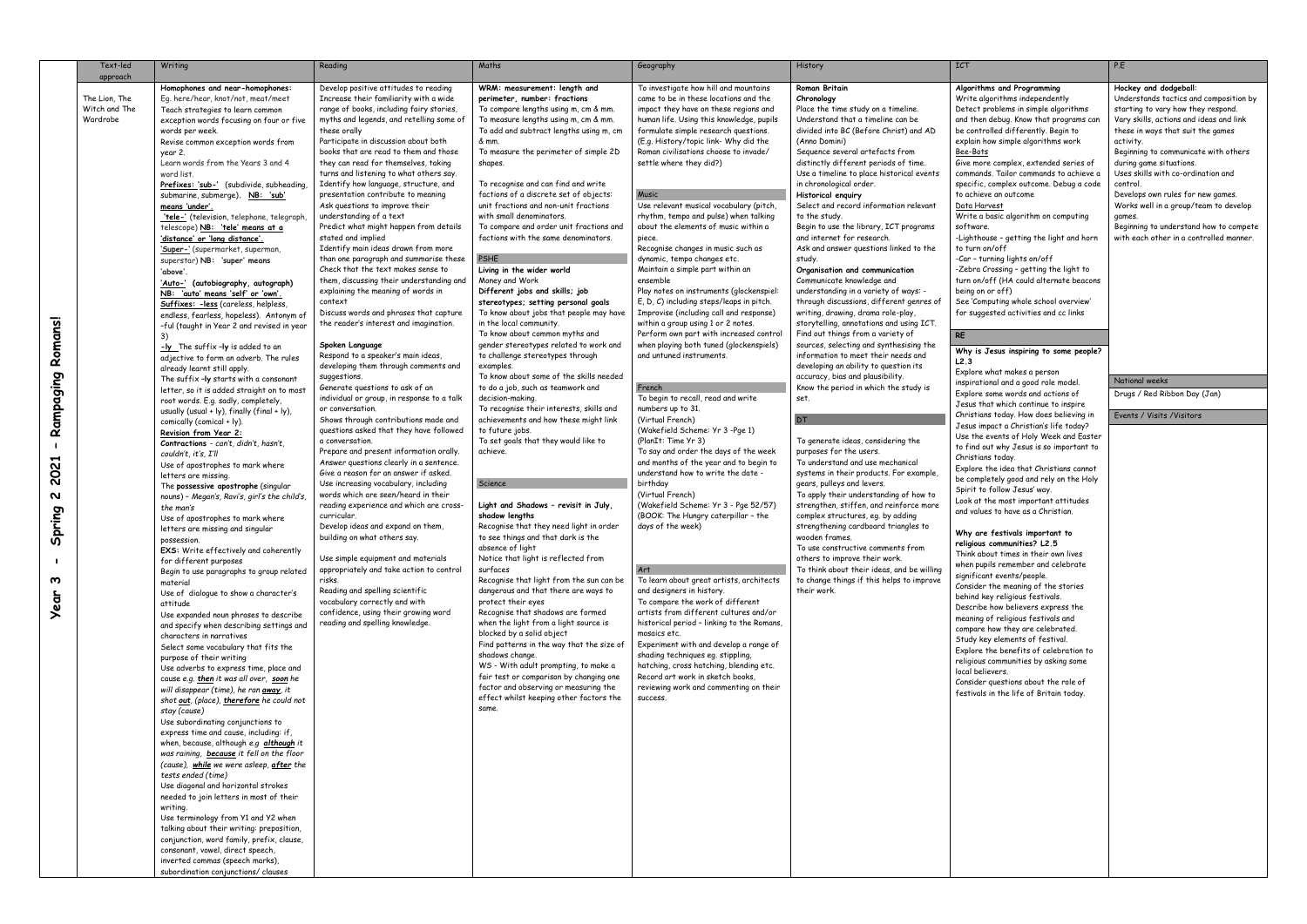| Text-led                                                                                                        | Writing                                                                                                                                                                                                                                                                                                                                                                                                                                                                                                                                                                                                                                                                                                                                                                                                                                                                                                                                                                                                                                                                                                                                                                                                                                                                                                                                                                                                                                                                                                                                                                                                                                                                                                                                                                                                                                                                                                                                                                                                                                                                                                                                                                                                                                                                                                                                                                                                                                           | Reading                                                                                                                                                                                                                                                                                                                                                                                                                                                                                                                                                                                                                                                                                                                                                                                                                                                                                                                                                                                                                                                                                                                                                                                                                                                                                                                                                                                                                                                                                                                                                                                                                                                                                                                                                                                                                                                                                                                                                                                                                                                                                                                                                                                                                                                                                                                                                                                                                                                                                                                                                                                                                                                                                                                                       | Maths                                                                                                                                                                                                                                                                                                                                                                                                                                                                                                                                                                                                                                                                                                                                                                                                                                                                                                                                                                                                                                                                                                                                                                                                                                                                                                                                                                                                                                                                                                                                                                                                                                                                                                                                                                                                                                                                                                                                                                                                                                                                                                                                                                                                                                                          | Geography                                                                                                                                                                                                                                                                                                                                                                                                                                                                                                                                                                                                                                                                                                                                                                                                                                                                                                                                                                                                                                                                     | History                                                                                                                                                                                                                                                                                                                                                                                                                                                                                                                                                                                                                                                                                                                                                                                                                                                                                          | <b>ICT</b>                                                                                                                                                                                                                                                                                                                                                                                                                                                                                                                                                                                                                                                                                                                                                                                                                                                                                                                                                                                                                                                                                                                                                                                                                                                                                                                                                                                                                                                                                                                                                                                                                                                                                                                                                                                                                                                                                                                                                                                                                                                                                | P.E                                                                                                                                                                                                                                                                                                                                                                                                                                                                                                                                                                                                                                                                                                       |
|-----------------------------------------------------------------------------------------------------------------|---------------------------------------------------------------------------------------------------------------------------------------------------------------------------------------------------------------------------------------------------------------------------------------------------------------------------------------------------------------------------------------------------------------------------------------------------------------------------------------------------------------------------------------------------------------------------------------------------------------------------------------------------------------------------------------------------------------------------------------------------------------------------------------------------------------------------------------------------------------------------------------------------------------------------------------------------------------------------------------------------------------------------------------------------------------------------------------------------------------------------------------------------------------------------------------------------------------------------------------------------------------------------------------------------------------------------------------------------------------------------------------------------------------------------------------------------------------------------------------------------------------------------------------------------------------------------------------------------------------------------------------------------------------------------------------------------------------------------------------------------------------------------------------------------------------------------------------------------------------------------------------------------------------------------------------------------------------------------------------------------------------------------------------------------------------------------------------------------------------------------------------------------------------------------------------------------------------------------------------------------------------------------------------------------------------------------------------------------------------------------------------------------------------------------------------------------|-----------------------------------------------------------------------------------------------------------------------------------------------------------------------------------------------------------------------------------------------------------------------------------------------------------------------------------------------------------------------------------------------------------------------------------------------------------------------------------------------------------------------------------------------------------------------------------------------------------------------------------------------------------------------------------------------------------------------------------------------------------------------------------------------------------------------------------------------------------------------------------------------------------------------------------------------------------------------------------------------------------------------------------------------------------------------------------------------------------------------------------------------------------------------------------------------------------------------------------------------------------------------------------------------------------------------------------------------------------------------------------------------------------------------------------------------------------------------------------------------------------------------------------------------------------------------------------------------------------------------------------------------------------------------------------------------------------------------------------------------------------------------------------------------------------------------------------------------------------------------------------------------------------------------------------------------------------------------------------------------------------------------------------------------------------------------------------------------------------------------------------------------------------------------------------------------------------------------------------------------------------------------------------------------------------------------------------------------------------------------------------------------------------------------------------------------------------------------------------------------------------------------------------------------------------------------------------------------------------------------------------------------------------------------------------------------------------------------------------------------|----------------------------------------------------------------------------------------------------------------------------------------------------------------------------------------------------------------------------------------------------------------------------------------------------------------------------------------------------------------------------------------------------------------------------------------------------------------------------------------------------------------------------------------------------------------------------------------------------------------------------------------------------------------------------------------------------------------------------------------------------------------------------------------------------------------------------------------------------------------------------------------------------------------------------------------------------------------------------------------------------------------------------------------------------------------------------------------------------------------------------------------------------------------------------------------------------------------------------------------------------------------------------------------------------------------------------------------------------------------------------------------------------------------------------------------------------------------------------------------------------------------------------------------------------------------------------------------------------------------------------------------------------------------------------------------------------------------------------------------------------------------------------------------------------------------------------------------------------------------------------------------------------------------------------------------------------------------------------------------------------------------------------------------------------------------------------------------------------------------------------------------------------------------------------------------------------------------------------------------------------------------|-------------------------------------------------------------------------------------------------------------------------------------------------------------------------------------------------------------------------------------------------------------------------------------------------------------------------------------------------------------------------------------------------------------------------------------------------------------------------------------------------------------------------------------------------------------------------------------------------------------------------------------------------------------------------------------------------------------------------------------------------------------------------------------------------------------------------------------------------------------------------------------------------------------------------------------------------------------------------------------------------------------------------------------------------------------------------------|--------------------------------------------------------------------------------------------------------------------------------------------------------------------------------------------------------------------------------------------------------------------------------------------------------------------------------------------------------------------------------------------------------------------------------------------------------------------------------------------------------------------------------------------------------------------------------------------------------------------------------------------------------------------------------------------------------------------------------------------------------------------------------------------------------------------------------------------------------------------------------------------------|-------------------------------------------------------------------------------------------------------------------------------------------------------------------------------------------------------------------------------------------------------------------------------------------------------------------------------------------------------------------------------------------------------------------------------------------------------------------------------------------------------------------------------------------------------------------------------------------------------------------------------------------------------------------------------------------------------------------------------------------------------------------------------------------------------------------------------------------------------------------------------------------------------------------------------------------------------------------------------------------------------------------------------------------------------------------------------------------------------------------------------------------------------------------------------------------------------------------------------------------------------------------------------------------------------------------------------------------------------------------------------------------------------------------------------------------------------------------------------------------------------------------------------------------------------------------------------------------------------------------------------------------------------------------------------------------------------------------------------------------------------------------------------------------------------------------------------------------------------------------------------------------------------------------------------------------------------------------------------------------------------------------------------------------------------------------------------------------|-----------------------------------------------------------------------------------------------------------------------------------------------------------------------------------------------------------------------------------------------------------------------------------------------------------------------------------------------------------------------------------------------------------------------------------------------------------------------------------------------------------------------------------------------------------------------------------------------------------------------------------------------------------------------------------------------------------|
| approach<br>James and The<br>Giant Peach<br>ants<br>ځ<br>and<br>Ø<br>Peopl<br>ပ္လ<br>N<br>H<br>Summer<br>ო<br>Ø | Revision (KS1)<br>Revise previously taught suffixes from<br>Year 2/3 - '-ed',<br>'-ing', '-s', '-es', '-ness', '-ful', '-ly'<br>and '-less'.<br>Vowel digraphs from Years 1 / 2<br>ai say ay on ei 8 ea g<br>ey of ee the legs legs<br>$\iff$<br>od oe<br><b>CANOCAS</b><br>ou gir ew us a ul y<br><b>00 00 au aw 32</b><br><sup>ol</sup> O <sup>oy R</sup> Vowel Digraph<br>Revision (Y3)<br>The <i>III</i> sound spelt 'y' elsewhere than at<br>the end of words (myth, gym, pyramid,<br>Egypt, mystery).<br>Teach 1. Rare GPCs:<br>The /u/ sound spelt 'ou' (young, touch,<br>double, trouble, country)<br>These should be learnt as needed.<br>2. Strategies at the point of<br>writing -Practise / revise - Have a<br>go sheets and previous strategies<br>taught.<br>-Learn strategies for spelling words -<br>words from statutory and personal<br>spelling lists (pair testing).<br>-Revise/teach 'strategies at the point of<br>writing. Have a go.<br>3. Proofreading - Revise these<br>Proofread own writing for misspellings<br>of personal spelling list words.<br><b>EX:</b> Write effectively and coherently<br>for different purposes<br>Begin to use paragraphs to group related<br>material<br>Use of dialogue to show a character's<br>attitude<br>Use the present and past progressive<br>form mostly correctly e.g. I was<br>deciding, We were breathing.<br>Use the present perfect form of verbs<br>instead of simple past<br>Use adverbs to express time, place and<br>cause e.g. then it was all over, soon he<br>will disappear (time), he ran <i>away</i> , it<br>shot out, (place), therefore he could not<br>stay (cause)<br>Use subordinating conjunctions to<br>express time and cause, including: if,<br>when, because, although e.g although it<br>was raining, because it fell on the floor<br>(cause), while we were asleep, after the<br>tests ended (time)<br>Use diagonal and horizontal strokes<br>needed to join letters in most of their<br>writing<br>Use terminology from Y1 and Y2 when<br>talking about their writing: preposition,<br>conjunction, word family, prefix, clause,<br>consonant, vowel, direct speech, inverted<br>commas (speech marks), subordination<br>conjunctions/ clauses<br>GD: Use a range of cohesive devices<br>(including subordinating conjunctions,<br>adverbs and prepositions) within and across<br>sentences.<br>Use cohesive devices within and across<br>paragraphs | Develop positive attitudes to reading<br>Listen to and discuss a wide range of<br>fiction, poetry, plays, non-fiction and<br>reference books or textbooks<br>Read books that are structured in<br>different ways and reading for a range<br>of purposes<br>Identify themes and conventions in a<br>wide range of books<br>Retrieve and record information from<br>non-fiction<br>Draw inferences such as inferring<br>characters' feelings, thoughts and<br>motives from their actions, and<br>justifying inferences with evidence<br>Ask questions to improve their<br>understanding of a text<br>Predict what might happen from details<br>stated and implied<br>Identify main ideas drawn from more<br>than one paragraph and summarise these<br>Check that the text makes sense to<br>them, discussing their understanding and<br>explaining the meaning of words in<br>context<br>Discuss words and phrases that capture<br>the reader's interest and imagination<br>Spoken Language<br>Generate questions to ask of an<br>individual or group, in response to a talk<br>or conversation.<br>Prepare and present information orally.<br>Answer questions clearly in a sentence.<br>Give a reason for an answer if asked.<br>Use increasing vocabulary, including<br>words which are seen/heard in their<br>reading experience and which are cross-<br>curricular.<br>Develop ideas and expand on them,<br>building on what others say.<br>Begin to adapt suitable styles of<br>delivery dependent on task/audience.<br>Speak to a wider audience, such as whole<br>school in assembly.<br>Take account of the viewpoints of<br>others when making their own arguments<br>and offering responses.<br>Science<br>Plants<br>Identify and describe the functions of<br>different parts of flowering plants: roots,<br>stem/trunk, leaves and flowers Explore the<br>requirements of plants for life and growth<br>(air, light, water, nutrients from soil, and<br>room to grow) and how they vary from plant<br>to plant Investigate the way in which water<br>is transported within plants<br>Explore the part that flowers play in the<br>life cycle of flowering plants, including<br>pollination, seed formation and seed<br>dispersal.<br>Know that plants make their own food (but<br>do not need to understand how this<br>happens)<br>Revisit: Recognise that soils are made from<br>rocks and organic matter<br>WS - Decide whether conclusions agree<br>with any predictions made prior to<br>investigating.<br>Use observations, measurements to other<br>data to draw conclusions<br>Reading and spelling scientific vocabulary<br>correctly and with confidence, using their<br>growing word reading and spelling<br>knowledge. | WRM: number: fractions.<br>measurement: time<br>To count up and down in tenths.<br>To recognise that tenths arise from<br>dividing an object into 10 equal parts and<br>in dividing 1-digit numbers or quantities<br>by 10.<br>To recognise and can find and write<br>factions of a discrete set of objects:<br>unit fractions and non-unit fractions<br>with small denominators.<br>To compare and order unit fractions and<br>factions with the same denominators.<br>To add and subtract factions with the<br>same denominator within one whole.<br>To solve problems involving the above.<br>To tell and write the time from an<br>analogue clock (12 hour clock).<br>To tell and write the time from an<br>analogue clock (24 hour clock).<br>To tell and write the time from an<br>analogue clock (Roman numerals).<br>To estimate and read time with<br>increasing accuracy to the nearest<br>minute.<br>To record and compare time in terms of<br>seconds, minutes and hours.<br>To use the following vocabulary: o'clock,<br>am, pm, morning, afternoon, noon &<br>midnight.<br>To know the number of seconds in a<br>minute.<br>To know the number of days in each<br>month, year and leap year.<br>To compare the duration of events.<br><b>PSHE</b><br>Health and wellbeing<br>Physical health and Mental wellbeing<br>Health choices and habits; what affects<br>feelings; expressing feelings<br>To identify healthy and unhealthy choices (e.g.<br>in relation to food, exercise, sleep) and how<br>these can impact their lives<br>To know what can help people to make healthy<br>choices and what might negatively influence<br>them (advertising, peer pressure etc)<br>To know about some of the different ways<br>people express feelings (e.g. words, actions,<br>body language)<br>To know what a habit is<br><b>Drugs Education</b><br>Smoking (to include e-cigarettes)<br>-Why people smoke<br>-Physical effects of smoking<br>-No smoking<br>Vocabulary: choice, healthy/unhealthy, feelings,<br>impact, express, peer pressure, habit<br>Resources: M2 - Are we happy all the time?<br>P1 - How do I keep my body healthy?<br>How do I eat a healthy diet?<br>PHSE association - Mental Health and well-<br>being lessons KS2 Y3/4 | Revisit:<br>To study the human and physical features<br>of the school, its grounds and the<br>surrounding areas.<br>Begin to identify cause and effect and<br>give reasons for some of their<br>observations.<br>Revisit and link to Sports Day:<br>To use maps locate the Equator, Tropic of<br>Cancer and Tropic of Capricorn. To<br>investigate the climate along these<br>locations and some of the countries along<br>them.<br>Music<br>Play notes on instruments (glockenspiel:<br>E, D, C, B) including steps/leaps in pitch.<br>Improvise (including call and response)<br>within a group using 1 or 2 notes.<br>Perform own part with increased control<br>when playing both tuned (glockenspiels)<br>and untuned instruments.<br>Compose and perform melodies using 3<br>or 4 different notes.<br>Make creative use of the way sounds can<br>be changed, organised and controlled<br>(including ICT).<br>Create accompaniments for tunes using<br>drones or rhythmic/ melodic ostinato.<br>Create and repeat extended rhythmic<br>patterns, vocally or by clapping. | French<br>Names of fruit/Food vocab:<br>Use opinions: J'aime<br>Je n'aime pas<br>(Wakefield Scheme: Yr 3 Pge 42)<br>(PlanIt: Food, Gorious Food Yr 3)<br>(Virtual French)<br>To know and recall colours.<br>$Cest$ - it is<br>Verb - est (etre)<br>Connective - et (and)<br>(Wakefield Scheme: Yr 3 -Pge 33)<br>(PlanIt: All About Me Yr 3)<br>(Virtual French)<br>Art<br>To learn about great artists, architects and<br>designers in history.<br>Experiment with and develop a range of<br>shading techniques eg. stippling, hatching,<br>cross hatching, blending etc.<br>Investigate printing by making an incised<br>printing block eg. by engraving in potatoes,<br>clay or polystyrene.<br>Explore block printing techniques eq.<br>overlaying prints to create different<br>colours and textures.<br>Record art work in sketch books, reviewing<br>work and commenting on their success. | IT: Presentation (PowerPoint)<br>Insert a picture/text/graph from the<br>internet or personal files<br>Use simple animation for text and<br>pictures<br>Decide upon and use effective<br>transitions<br>Present to the class/a group<br>presentation, slide<br>See 'Computing whole school overview'<br>for suggested activities and cc links<br><b>RE</b><br>What do different people believe<br>about God? L2.1<br>Talk about the ways in which we<br>exercise trust and faith in our lives.<br>Explore some of the ways in which<br>religions name and describe the<br>attributes of God.<br>Study representations of God through<br>art, calligraphy, murtis and<br>stories/narratives.<br>Hindu texts which describe the<br>indescribable.<br>Explore stories which help Muslims<br>understand the nature of God.<br>Examine similarities and differences<br>between views of God and the influence<br>believing in God has on people's lives.<br>What can we learn from religions<br>about deciding what is right and<br>wrong? $L2.9$<br>Explore teachings that act as guides for<br>living within Judaism, Christianity and a<br>non-religious belief system.<br>Explore the idea of temptation.<br>Share teachings from different religions<br>about how to live a 'good life'.<br>Talk about how pupils learn the<br>difference between right and wrong and<br>that this isn't always clear.<br>Explore the lives of some inspirational<br>religious individuals.<br>Reflect on values in their own lives.<br>Revisit linking to science:<br>To understand and apply the principles<br>of a healthy and varied diet.<br>To prepare and cook a variety of<br>predominantly savoury dishes using a<br>range of cooking techniques.<br>To understand seasonality, and know<br>where and how a variety of ingredients<br>are grown, reared, caught and<br>processed.<br>To demonstrate hygienic and safe food<br>preparation and storage.<br>Primary Engineers:<br>To generate ideas, considering the<br>purposes for the users.<br>To make drawings with labels when<br>designing. | Athletics (Sports Day):<br>Beginning to run at speeds appropriate<br>for the distance.<br>e.g. sprinting and cross country<br>Can perform a running jump with some<br>accuracy<br>Performs a variety of throws using a<br>selection of equipment.<br>Can use equipment safely and with good<br>control.<br>Orienteering and fitness<br>Develops listening skills.<br>Creates simple body shapes.<br>Listens to instructions from a partner/<br>adult.<br>Beginning to think activities through and<br>problem solve.<br>Discuss and work with others in a group.<br>Demonstrates an understanding of how<br>to stay safe.<br>National weeks<br>Drugs / Red Ribbon Day (Jan)<br>Events / Visits / Visitors |